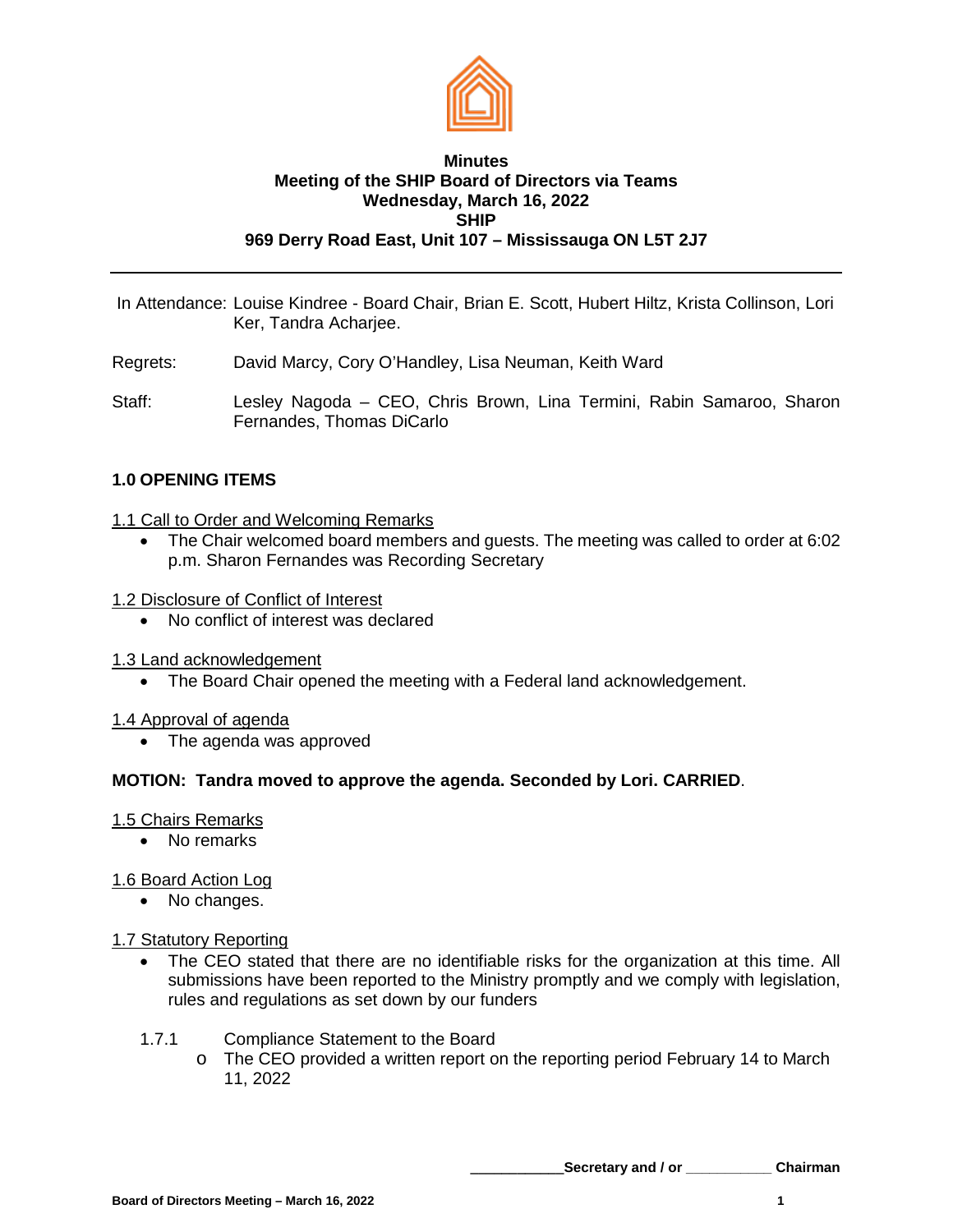# **2.0 EDUCATION**

## 2.1 Education

• Reminder to Board members to please send Louise or Lori any recommendations on educational opportunities

# **3.0 CONSENT AGENDA**

- 3.1 Approval of Board Minutes February 16, 2022
- 3.2 Receipt of the Governance Committee Minutes January 11, 2022

## **MOTION: Brian moved to approve the Board Minutes – February 16, 2022 and receipt of the Governance Committee Minutes – January 11, 2022. Seconded by Hubert. CARRIED**

# **4.0 BUSINESS OF THE MEETING**

4.1 Client & Staff Story

• Director of Client Services shared a staff group story based on CISM (Critical Incident Stress Management)

## 4.2 CEO Report

The CEO highlighted the following from her report:

- Safe Bed Program in Dufferin: SHIP will: continue to explore this funding opportunity with Ontario Health and work with Choices to clarify external messaging
- Our Communication Specialist has developed an alert to notify the CEO and CFO whenever SHIP is featured in the news
- The SLT (senior leadership team) is working on our Covid renewal and recovery plan and developing strategies around staff wellness as well as recruitment (in case of resignations)

# 4.2.1 Strategic Plan Report

- The CEO reflected on the strategies that were utilized in the development of the new Strategic Plan
- The Mission Statement was refreshed
- Lori recommended adding food security to the strategic aim Build
- Our next steps is to work with our communication specialist to finalize up the Strategic plan with the feedback provided and bring it back to the April Board meeting

# 4.3 Finance and Risk Committee

# 4.3.1 Operating Budget for 2022/23

- The CFO presented the operating budget for 2022/23
- The goal for this year is to achieve a balanced budget and also link the budget to our strategic goals
- Challenges
	- o No increase to our base funding
	- o Increases in salary with union employees getting level increases
	- o Inflation causing other operating costs to rise
- Although there are some challenges as outlined above with the 2022/2023 budget, plans have been put into place to mitigate or minimize any organizational pressure

### 4.3.2 Enterprise risk framework and risk tolerance matrix

• We have rolled over 3 risks from the previous risk register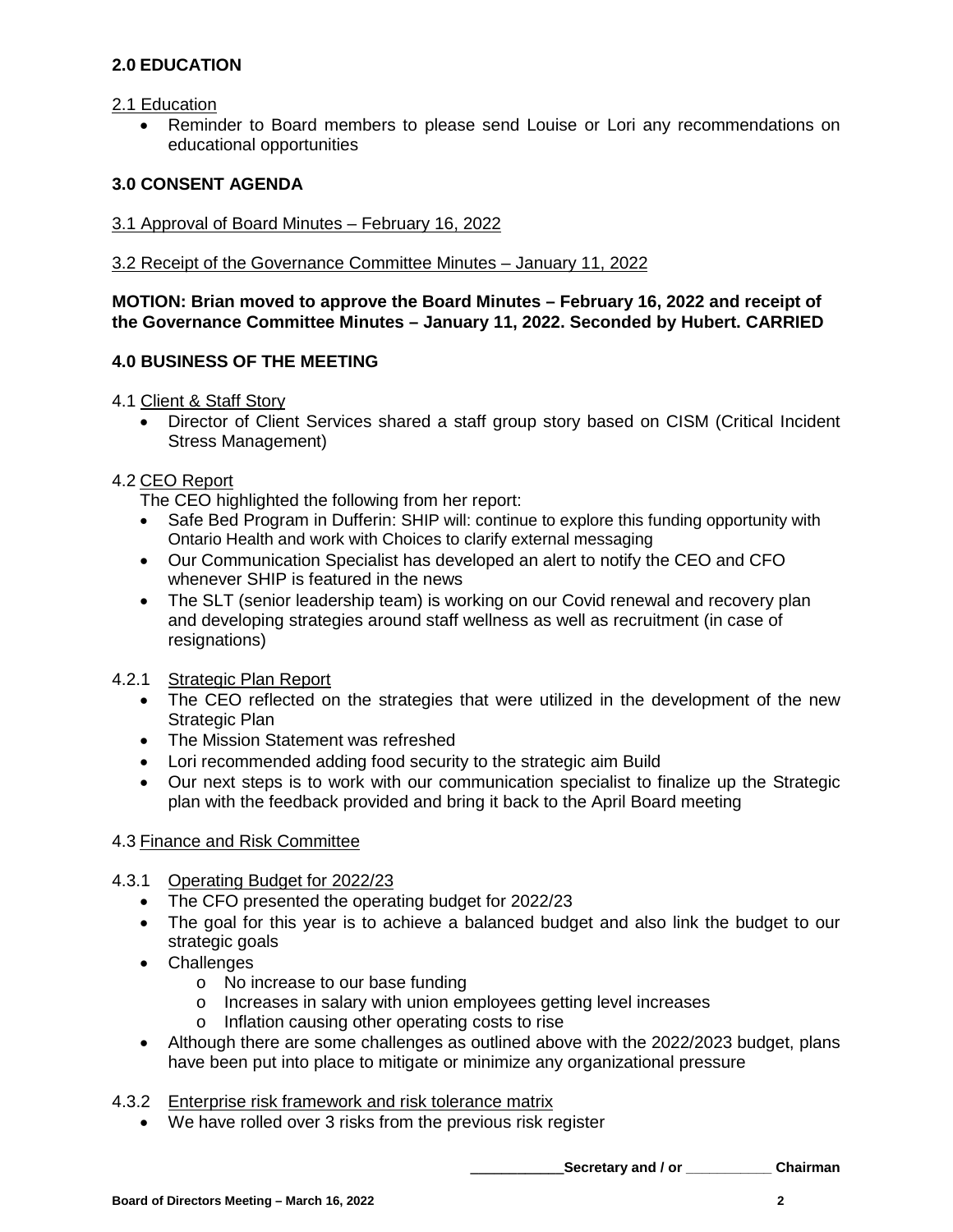- $\circ$  Covid now focusing on recovery
- o Landlord Tenant relations
- o Ontario Health Teams
- New risks
	- o Technology
	- o Staff Health and Wellness
	- o Funding gap between funding and expenses
	- o Succession Planning developing continuity plan
	- o Risk new providers in the community could result in loss of funding
- The risk registry identifies the organizational lead as well as which committee the risk will fall under

# **MOTION: Tandra moved to approve the Operating budget for 2022/23. Seconded by Brian. CARRIED**

## **MOTION: Lori moved to approve the enterprise risk framework and the risk tolerance Matrix. Seconded by Tandra. CARRIED**

- 4.4 Governance Committee Update
	- Mark Blumberg attended the Governance Meeting to discuss bringing SHIP bylaws to ONCA compliance
	- GIP (Governance Improvement Plan) reviewed the 21/22 Accreditation functioning tool results and will pass the ongoing education and governing bodies (to improving quality and care) to the Quality Committee of the Board
	- Decision making we will do everything possible to make sure that all board members engage in generative discussion
	- CHOICES Lesley and Thomas will create a roadmap on how to evaluate this relationship
	- Keith has agreed to join the Governance Committee

# 4.4.1 Compensation Framework

- CEO went over the rationale for the non-unionized compensation framework
- There is a risk associated with Bill 124 however this framework works within this risk
- The framework goes into effect April 1, 2022
- The Board recommended including a definition as well as a comparable dollar value within the framework

# 4.4.2 EDI Framework

• We took at a look at the Board Action items to support the organizations EDI Plan – this will be brought back to the April Board meeting

# 4.4.3 Board Recruitment

• Director Recruitment – kindly share the one pager with your network

# 4.5 Quality Committee Update

- The QIP was reviewed and approved at the February Board meeting
- We reviewed the net promoter
- The QIP will be circulated to the Board via email for feedback
- New Quality Manager will support the Quality Committee work moving forward
- 4.6 Ontario Health Teams

# 4.6.1 OHT Updates

• We are working to have Ross, Rabin and Allan join the OHT sub-committees